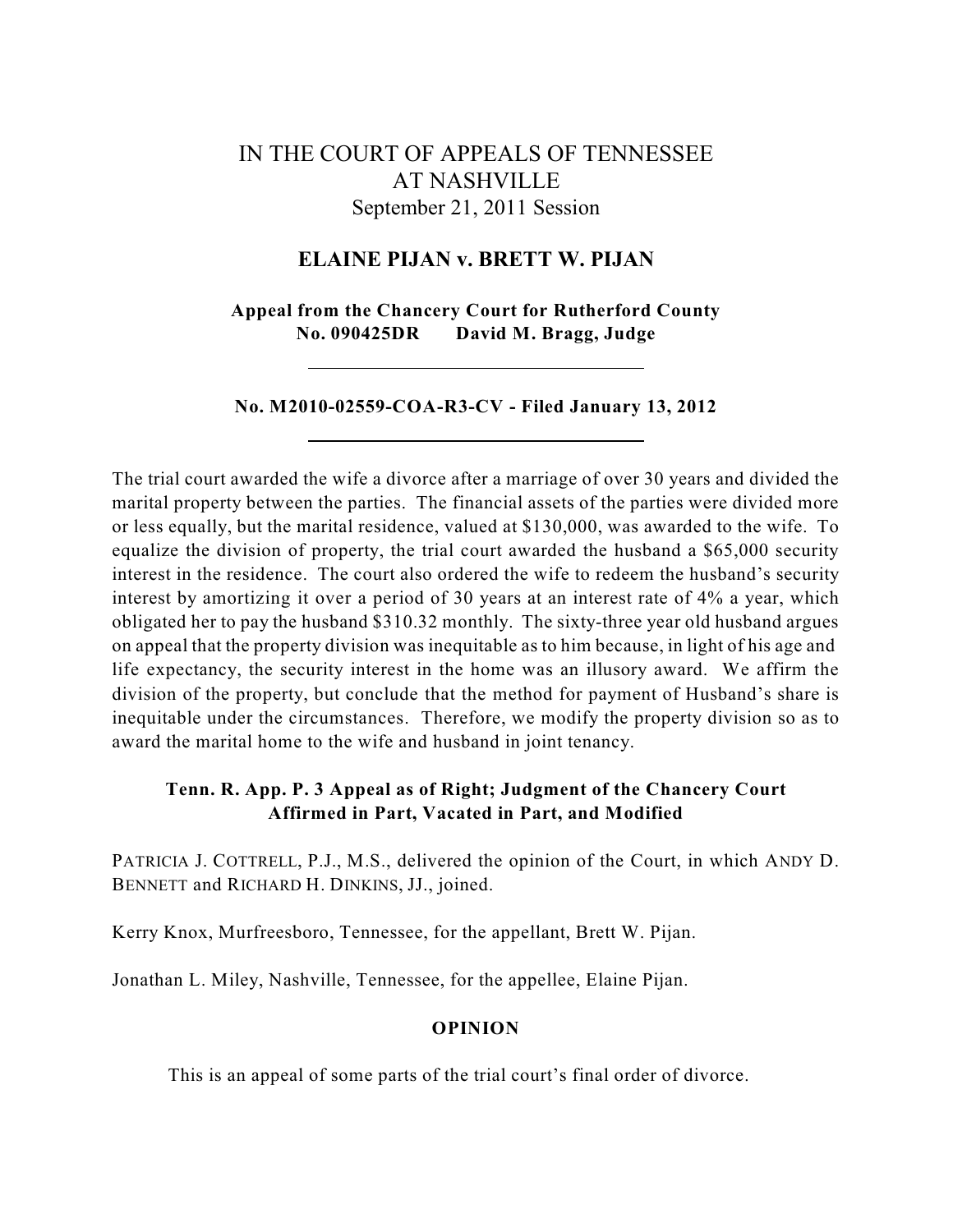### **I. BACKGROUND AND TRIAL COURT PROCEEDINGS**

The facts regarding the parties and their marriage are set out in a Statement of the Evidence prepared and filed by the trial court. Brett W. Pijan ("Husband") and Ellen Pijan ("Wife") married on July 15, 1978. Both parties worked during their marriage, including jobs in the computer industry. Husband earned a degree in computer science, worked for Texas Instruments for over a decade, and also worked for Dell Computer. Wife worked as a receptionist at Texas Instruments for almost twenty years and had worked as a waitress until about 2003. No children were born of the marriage.

After several months of problems and court filings, Wife obtained an order of protection against Husband. On March 25, 2009, Wife filed a petition for divorce in the Chancery Court of Rutherford County alleging as grounds cruel and inhuman treatment and alleging that Husband had tried to kill her. The trial court subsequently consolidated the protective order with the divorce action.

Husband did not initially file a formal answer to the complaint, but on April 6, 2009 he filed a *pro se* account of his version of the history of the marriage. Husband subsequently hired an attorney, and on August 19, 2009, he filed an answer and counter-petition for divorce. He alleged that Wife was guilty of "such inappropriate marital conduct towards him as to render further cohabitation improper," and he asked the court to grant him the divorce, or in the alternative to grant the divorce to both parties on stipulated grounds pursuant to Tenn. Code Ann. § 36-4-129(b).

Both parties filed pre-trial statements pursuant to the Sixteenth Judicial District's Local Rule of Practice 12.02, setting out the issues to be tried, a list of expected witnesses, an inventory of the parties' marital and separate property with a proposed division of that property, and statements of income and expenses. Wife's statement recited that her monthly income was \$1,646. Of that amount, \$896 comes from social security and \$750 from a stipend she receives for taking care of Michelle Pijan, Husband's mentally disabled younger sister. Husband's statement also recited that his monthly income was \$1,646 per month, of which \$1,283 comes from social security, and the remainder from his former employer and from part-time work. The Statement of the Evidence states:

The parties testified about their property and the values of the property as outlined in each party's respective statement filed in accordance with . . . Rule 12.02.

The parties stipulated that the debts would be divided in accordance with the proposal set forth in Ms. Pijan's 12.02 Statement.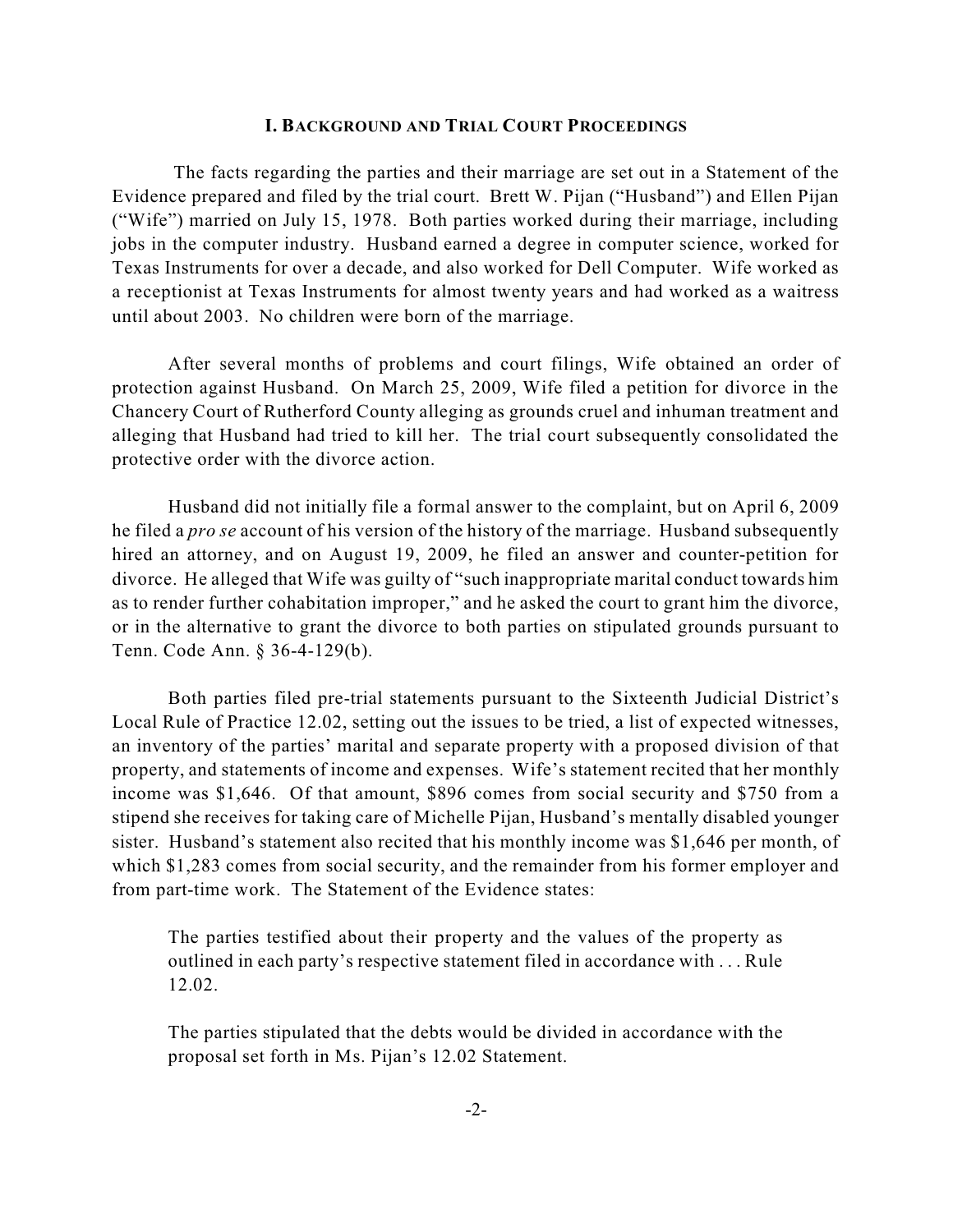The major financial assets of both parties were derived from their employment with Texas Instruments Corporation. These included Texas Instruments stock held in Husband's name, and valued by him at \$84,075, and a 401(k) in the name of Wife valued by both parties at \$78,555. The major asset of the parties was the marital home, which Husband valued at \$141,000 and Wife valued at \$136,000. There was no indebtedness on the home because Husband had paid off the mortgage in 2003 with money he inherited from his mother. Other listed assets included personal property, such as automobiles, furniture, computers and musical instruments.

#### **II. THE FINAL HEARING**

The final divorce hearing was conducted on September 23, 2010. The Tenn. R. App. P. 24 Statement of the Evidence filed by the trial court states that the court heard the testimony of the parties and of the conservator for the property of Husband's sister, Michelle Pijan.

The parties testified that Michelle Pijan receives Social Security disability payments and resides in the marital home with Wife. The conservator of Michelle Pijan's property testified that Husband had been removed as his sister's co-conservator, that Wife serves as conservator of Michelle Pijan's person, that Michelle Pijan is very adjusted to her surroundings, that any change would cause her severe anxiety and discomfort, and that she is dependent on Wife for her daily needs.

The final decree of divorce was filed October 28, 2010. The court granted Wife the divorce on the ground of inappropriate marital conduct, as the parties had stipulated. The court also divided the parties' debts in accordance with the parties' stipulation. The court also divided the personal property in the marital estate. Husband was awarded the Texas Instruments stock that was titled in his name, and Wife was awarded the 401(k) titled in her name.

The trial court specifically identified items as Mr. Pijan's separate property and also made specific awards to each of the parties of various items of tangible personal property that were marital property.

The decree recited that the court heard testimony as to the value of the home and as to the condition of the property, including electrical problems, a back porch that had to be removed, carpeting that needed replacing, and a kitchen floor in need of repairs. Based on that testimony, the court set the value of the home at \$130,000. The court acknowledged the difficulty of factoring Michelle Pijan's needs into the divorce decree, stating: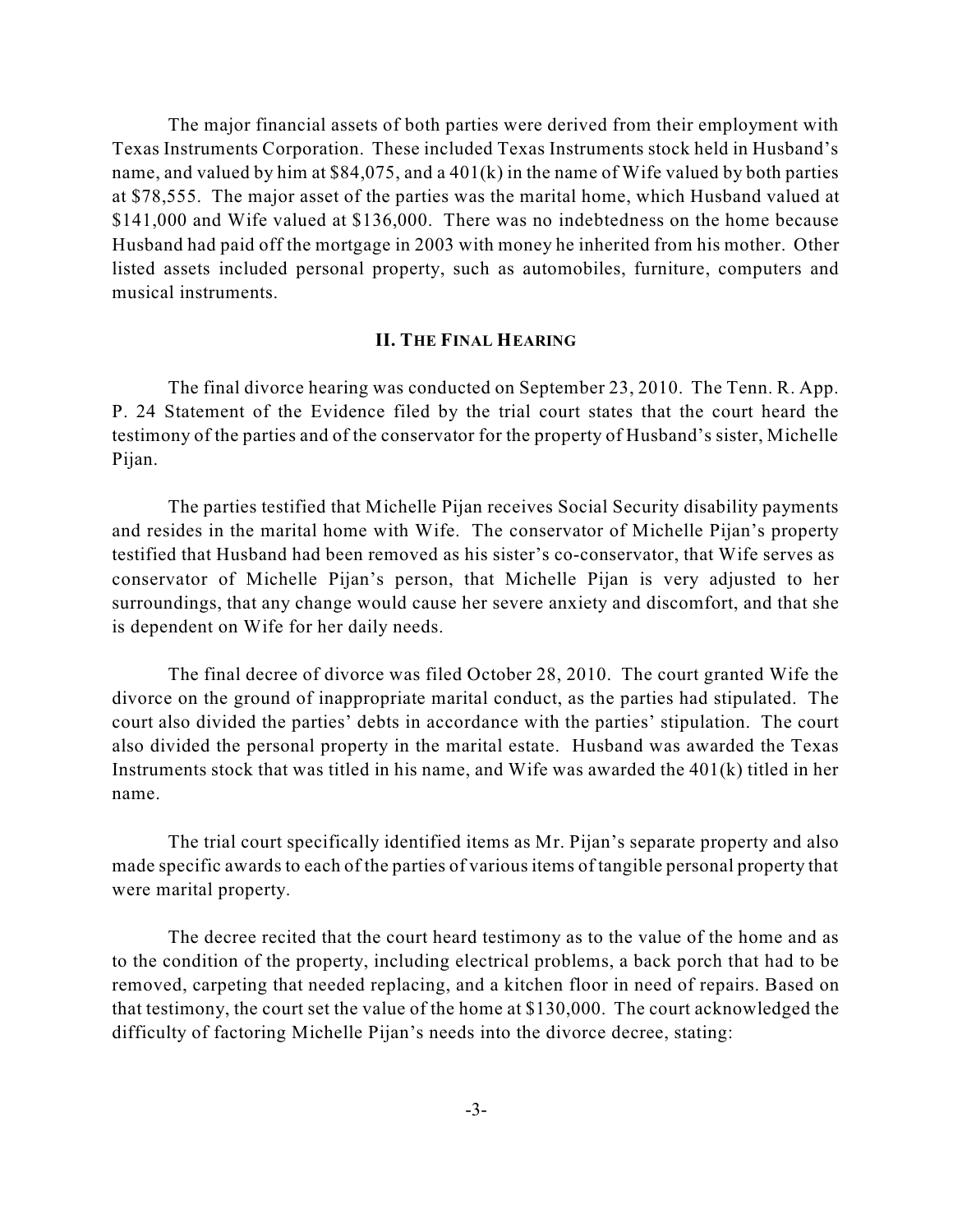The Court recognizes that there is a third party living the home and receiving a benefit of residing there rent free. The Court is not aware of any statutory or case law that addresses this particular situation. The Court further recognizes both parties' interest and indicated desire to support the third party. The Court doesn't find persuasive Mrs. Pijan's argument that there should be an equitable division based upon, or taking into consideration, the third party's needs.

The court decided to award the marital home to Wife, recognizing that such an award "provides a reasonable benefit to the family and to the community." The court also awarded Husband a security interest in the home in the amount of \$65,000, thereby equalizing the award in theory. The court observed that "it is reasonable for Mr. Pijan to have income based upon his security interest in the home." It accordingly ordered that a note and a deed of trust be prepared to provide for and secure that income. Under the terms of the instruments, Wife was to amortize and retire Husband's security interest over a period of thirty years by monthly payments that included interest at the rate of 4% per year on the unpaid balance. The resulting monthly obligation amounted to \$310.32. This appeal followed.

## **III. PROPERTY DIVISION IN DIVORCE CASES**

Tennessee Code Annotated  $\S 36-4-121(a)(1)$  authorizes the trial court in actions for divorce or for legal separation to equitably divide, distribute, or assign the marital property "without regard to marital fault in proportions as the court deems just." The court is directed to consider all the relevant factors in its distribution of marital property, including those listed in Tennessee Code Annotated  $\S 36-4-121(c).$ <sup>1</sup>

<sup>&</sup>lt;sup>1</sup>The factors set out in Tenn. Code Ann.  $\S 36-4-121(c)$  for the courts to consider when dividing marital property are,

<sup>(1)</sup> The duration of the marriage;

<sup>(2)</sup> The age, physical and mental health, vocational skills, employability, earning capacity, estate, financial liabilities and financial needs of each of the parties;

<sup>(3)</sup> The tangible or intangible contributions by one (1) party to the education, training or increased earning power of the other party;

<sup>(4)</sup> The relative ability of each party for future acquisitions of capital assets and income;

<sup>(5)</sup> The contribution of each party to the acquisition, preservation, appreciation or dissipation of the marital or separate property, including the contribution of a party to the marriage as homemaker, wage earner or parent, with the contribution of a party as homemaker or wage earner to be given the same weight if each party has fulfilled his or her role;

<sup>(6)</sup> The value of the separate property of each party;

<sup>(7)</sup> The estate of each party at the time of the marriage;

<sup>(8)</sup> The economic circumstances of each party at the time the division of property is to become (continued...)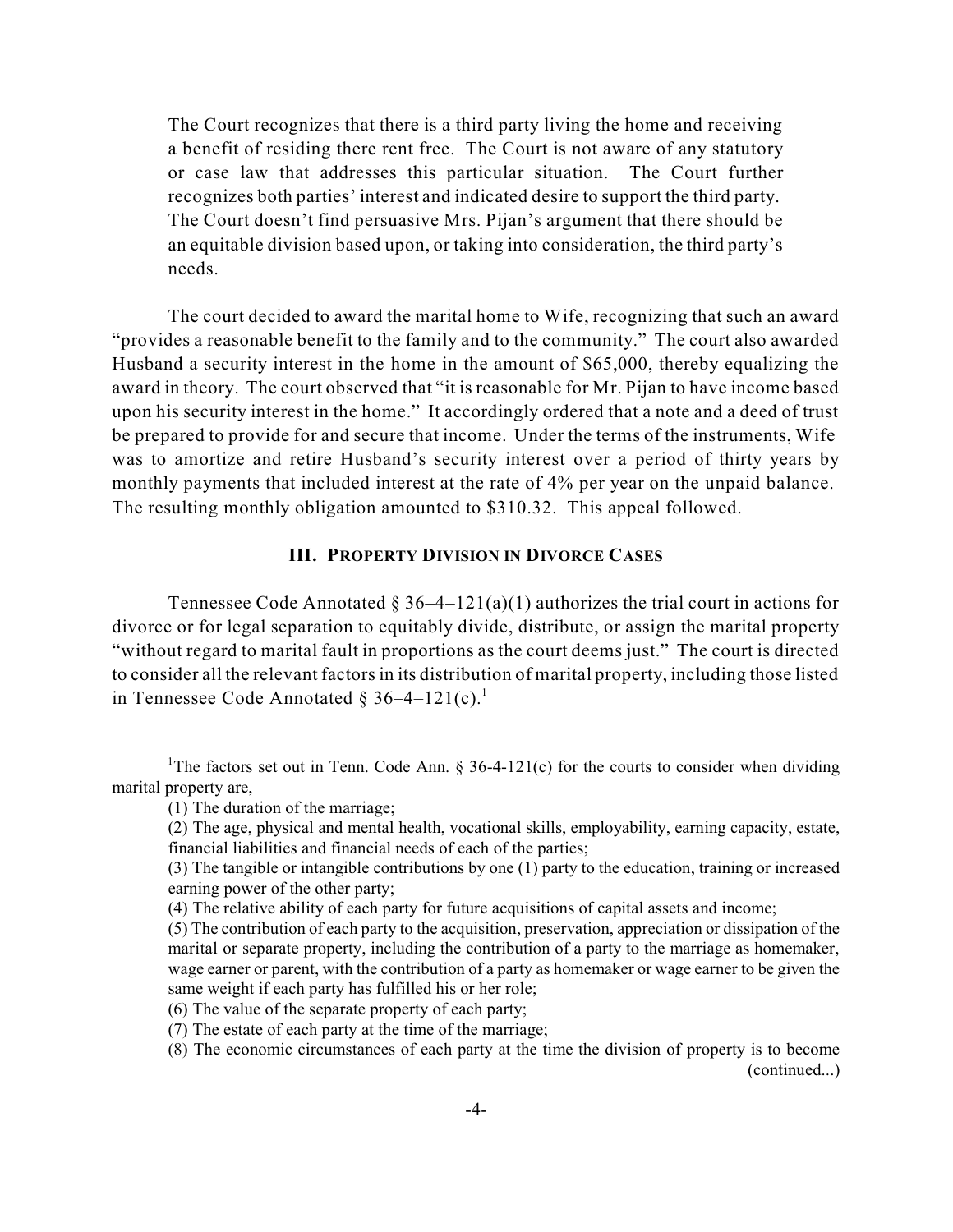An equitable, or fair, property division "is not achieved by a mechanical application of the statutory factors, but rather by considering and weighing the most relevant factors in light of the unique factors of the case." *Batson v. Batson*, 769 S.W.2d 849, 859 (Tenn. Ct. App. 1988). In dividing the marital property, "[t]he trial court is empowered to do what is reasonable under the circumstances and has broad discretion in the equitable division of the marital estate." *Keyt v. Keyt*, 244 S.W.3d 321, 328 (Tenn. 2007) (citing *Flannary v. Flannary*, 121 S.W.3d 647, 650 (Tenn. 2003)). *See, also, Jolly v. Jolly,* 130 S.W.3d 783, 786 (Tenn. 2004); *Smith v. Smith,* 984 S.W.2d 606, 609 (Tenn. Ct. App. 1997).

Our courts have stated many times that while Tenn. Code Ann.  $\S 36-4-121(a)(1)$ requires an equitable division of marital property, that does not necessarily mean an equal division nor one that is mathematically precise. *Larsen-Ball v. Ball*, 301 S.W.3d 228, 231 (Tenn. 2010); *Bookout v. Bookout,* 954 S.W.2d 730, 732 (Tenn. Ct. App. 1997); *Kendrick v. Kendrick*, 902 S.W.2d 918, 929 (Tenn. Ct. App. 1994); *Batson v. Batson*, 769 S.W.2d at 859. Nor is a division necessarily inequitable because each party did not receive a share of every piece of marital property. *Manis v. Manis*, 49 S.W.3d 295, 306 (Tenn. Ct. App. 2001); *Kinard v. Kinard,* 986 S.W.2d 220, 230 (Tenn. Ct. App. 1998); *Brown v. Brown,* 913 S.W.2d 163, 168 (Tenn. Ct. App. 1994).

As a general matter, reviewing courts will evaluate the fairness of a property division by its final results. *Thompson v. Thompson,* 797 S.W.2d 599, 604 (Tenn. Ct. App. 1990). Further, "unless the court's decision is contrary to the preponderance of the evidence or is based on an error of law, we will not interfere with the decision on appeal." *Larsen-Ball v. Ball*, 301 S.W.3d at 234; *Sullivan v. Sullivan*, 107 S.W.3d 507, 512 (Tenn. Ct. App. 2002)(*citing Goodman v. Goodman*, 8 S.W.3d 289, 298 (Tenn. Ct. App. 1999)). Thus, appellate courts ordinarily defer to the trial court's decision unless it is inconsistent with the factors in Tenn. Code Ann.  $\S 36-4-121(c)$  or is not supported by a preponderance of the evidence. *Jolly v. Jolly*, 130 S.W.3d at 785–86; *Kinard v. Kinard*, 986 S.W.2d at 231.

## **IV. THE PROPERTY DIVISION**

In light of the factors set out in Tenn. Code Ann.  $\S 36-4-121(c)$ , the facts in the present case support, as equitable, a division of the marital property that is more or less equal. Among the statutory factors supporting such a relatively equal division are: that the marriage was one

effective;

 $\frac{1}{2}$ (...continued)

<sup>(9)</sup> The tax consequences to each party; and

<sup>(10)</sup> Such other factors as are necessary to consider the equities between the parties.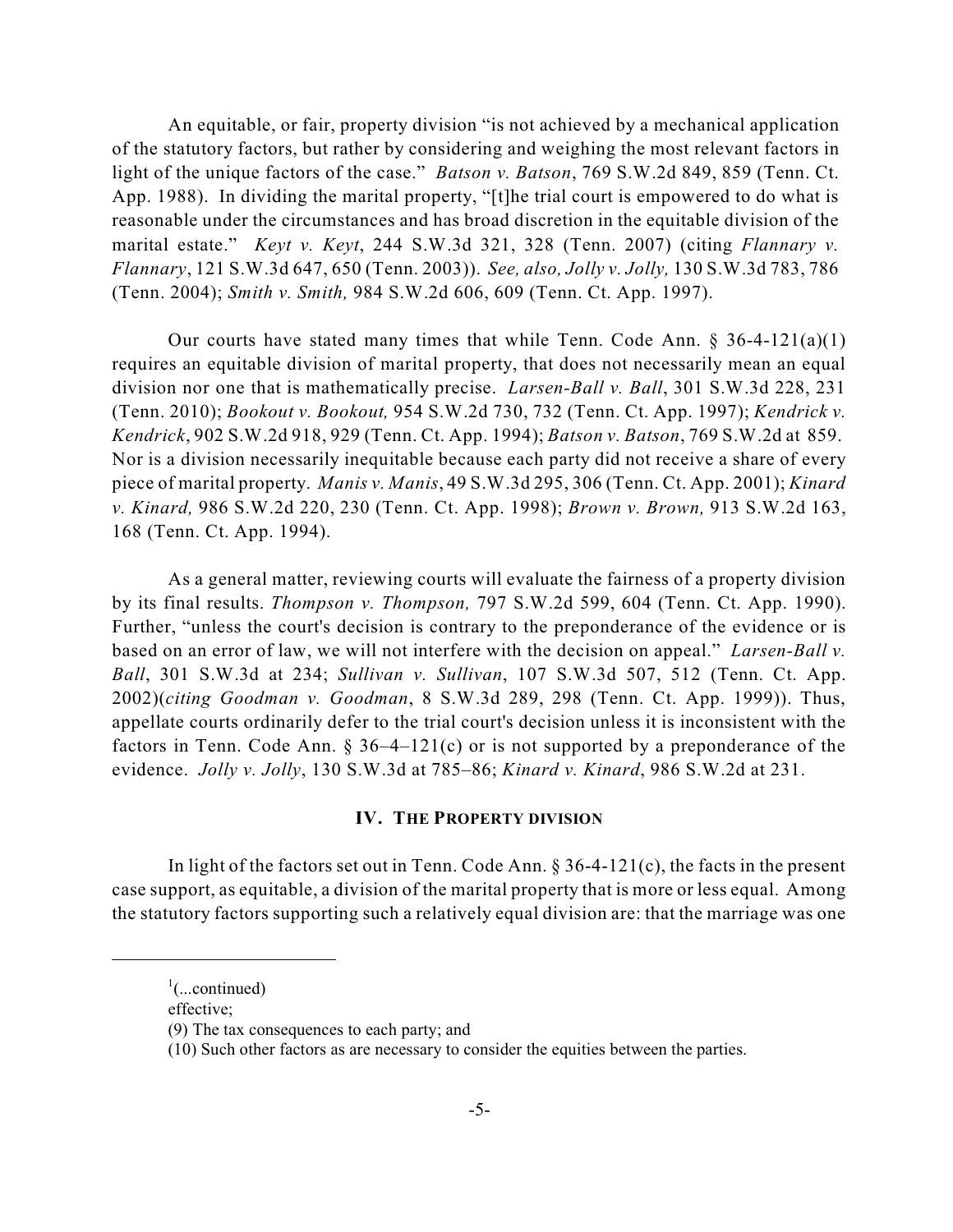of long duration (32 years); that both parties worked during the marriage and both apparently contributed to the acquisition of the marital property; that both are in their sixties and are retired; and that there is nothing in the record to suggest that either of them is likely to earn substantial income or acquire substantial capital assets in the future. Further, both parties rely on social security for a significant proportion of their income, and their economic circumstances appear to be substantially equal.

Although the trial court did not explicitly state that it intended to equally divide the marital assets, the symmetry of its award suggests that such an intention played a part in its judgment. The parties were each awarded the financial assets that were in their own names, which were substantially equal in value. By awarding Husband a security interest in the marital home equal to half of its value, the court at least nominally divided that asset equally. But, Husband argues that the trial court's division was grossly unequal, and he attributes that inequality to two purported errors made by the trial court.

## **A. Valuation of the Tangible Personal Property**

The first error alleged by Husband was the trial court's failure to place a valuation on the items of tangible personal property that it divided between the parties. He notes that this court has said, "[a]fter a trial court has classified the parties' property as either marital or separate, it should place a reasonable value on each piece of property subject to division." *Owens v. Owens*, 241 S.W.3d 478, 486 (Tenn. Ct. App. 2007). In his appellate brief, Husband argues that this court cannot properly review the equity of the property division without knowing the value of each item of marital property.

As a practical matter, it is essential for a trial court that is dividing marital property to place values on the prime assets subject to division, such as the marital home, a functioning business, or major financial holdings. We do not believe, however, that it is always necessary or practical for the trial court to place a valuation on every single appliance, piece of furniture or musical instrument that the parties acquired during the course of their marriage. Of course, it helps us to compare the equities of the property division if the trial court can determine such values, or at least can determine a total value for all the items of tangible personal property awarded to each party. But the absence of such valuation does not necessarily require remand. *Davidson v. Davidson,* M2003-01839-COA-R3-CV, 2005 WL 2860270 (Tenn. Ct. App. Oct. 31, 2005) (no Tenn. R. App. P. 11 application filed).

While Husband complains about the trial court's failure to place a value on every specific item of tangible personal property, he cannot demonstrate any harm to him from this failure. The parties themselves placed their own estimates of value on personal property. The parties gave the exact same values to some of the items, while on other items there were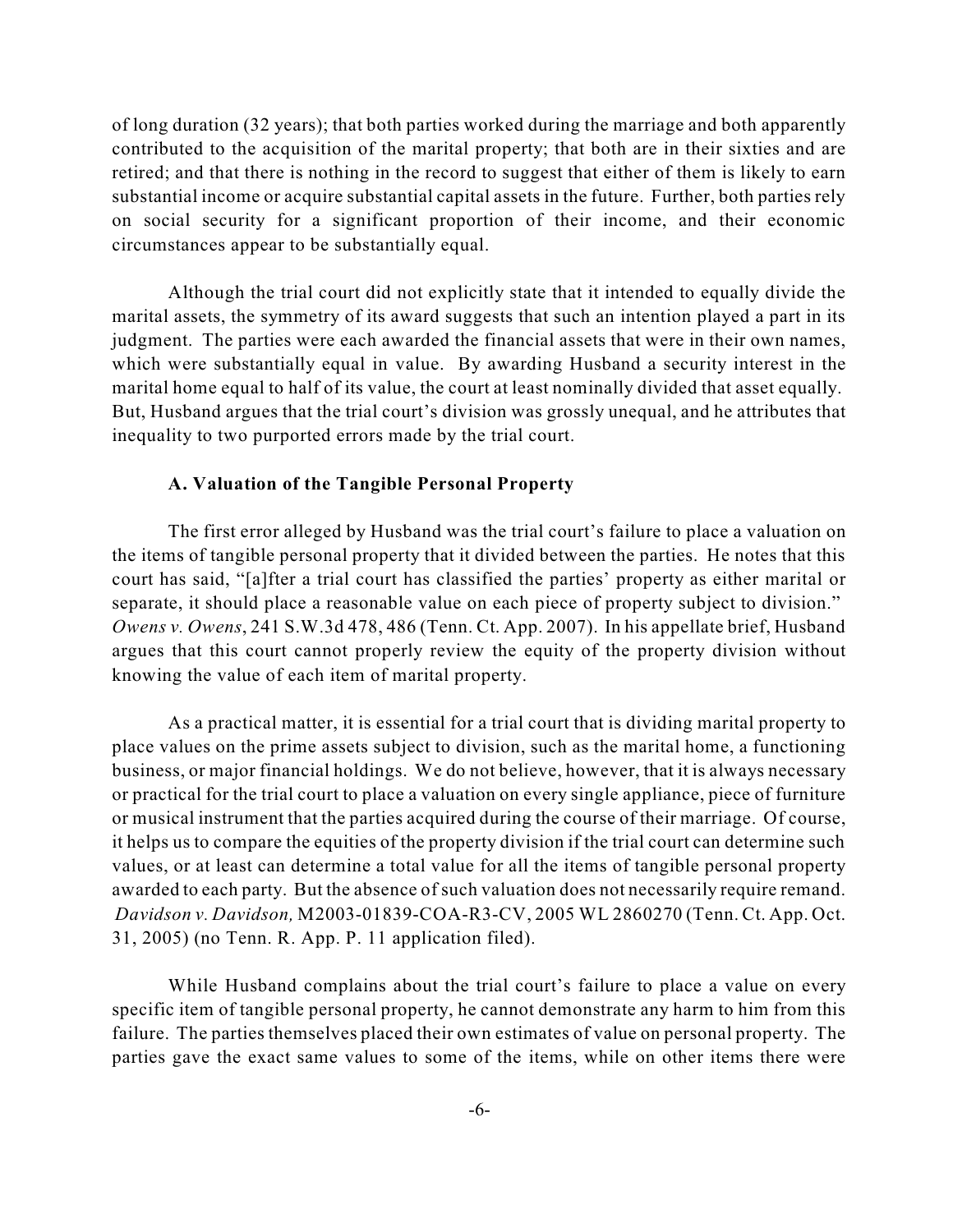differences.

According to the Tenn. R. Ct. App. 7 table included in Husband's brief, the tangible personal property (i.e., excluding the marital home and the 401(k) and stock) in the marital estate was valued by the parties as follows: Husband valued such property awarded to Wife at \$3100, and Wife valued the same property at \$3600; as to the property awarded to Husband, Husband valued that property at \$4600, while Wife valued it at \$7130. Thus, according to Husband's own estimates, the property awarded to Wife was of lesser value than the tangible personal property awarded to him.

In any event, the total value of all the tangible personal property is a small fraction of the value of the retirement funds that each party received individually. Husband's attorney acknowledged at oral argument that there was not a huge difference between the parties over the value of the personal property. We are also aware that both parties would have to bear additional legal costs if we were to remand this case to the trial court for further valuation proceedings.

We find Husband's request that we remand the case for valuation of each piece of property in the marital estate without merit.

## **B. The Security Interest on the Marital Home**

The more substantive issue before us involves the trial court's treatment of the security interest in the marital home that it granted to Husband. Neither party disputes the trial court's finding that the home was worth \$130,000, nor does Husband take issue with the equity of an award of \$65,000, one half of the home's value, to him. We agree that the equal distribution of the equity in the house is equitable in this situation. It is the manner in which Husband is to receive his share that is the real issue.

Husband notes that at the time of divorce he was sixty-three years old and that, according to the mortality tables in the appendix to the Tennessee Code Annotated, his life expectancy was between twelve and fifteen years. Husband concludes that it is highly unlikely that the thirty-year repayment schedule ordered by the trial court will ever allow him to fully realize the value of his security interest. He predicts instead that the court's order will eventually lead to problems for the probate estates of both parties. He further argues that the court's order has the effect of allowing Wife to live in a six room house for a relatively small outlay of cash – about \$310 per month plus the cost of annual property taxes and homeowner's insurance. Conversely, Husband will receive only about \$310 each month for his housing needs, a woefully inadequate amount to cover those needs.